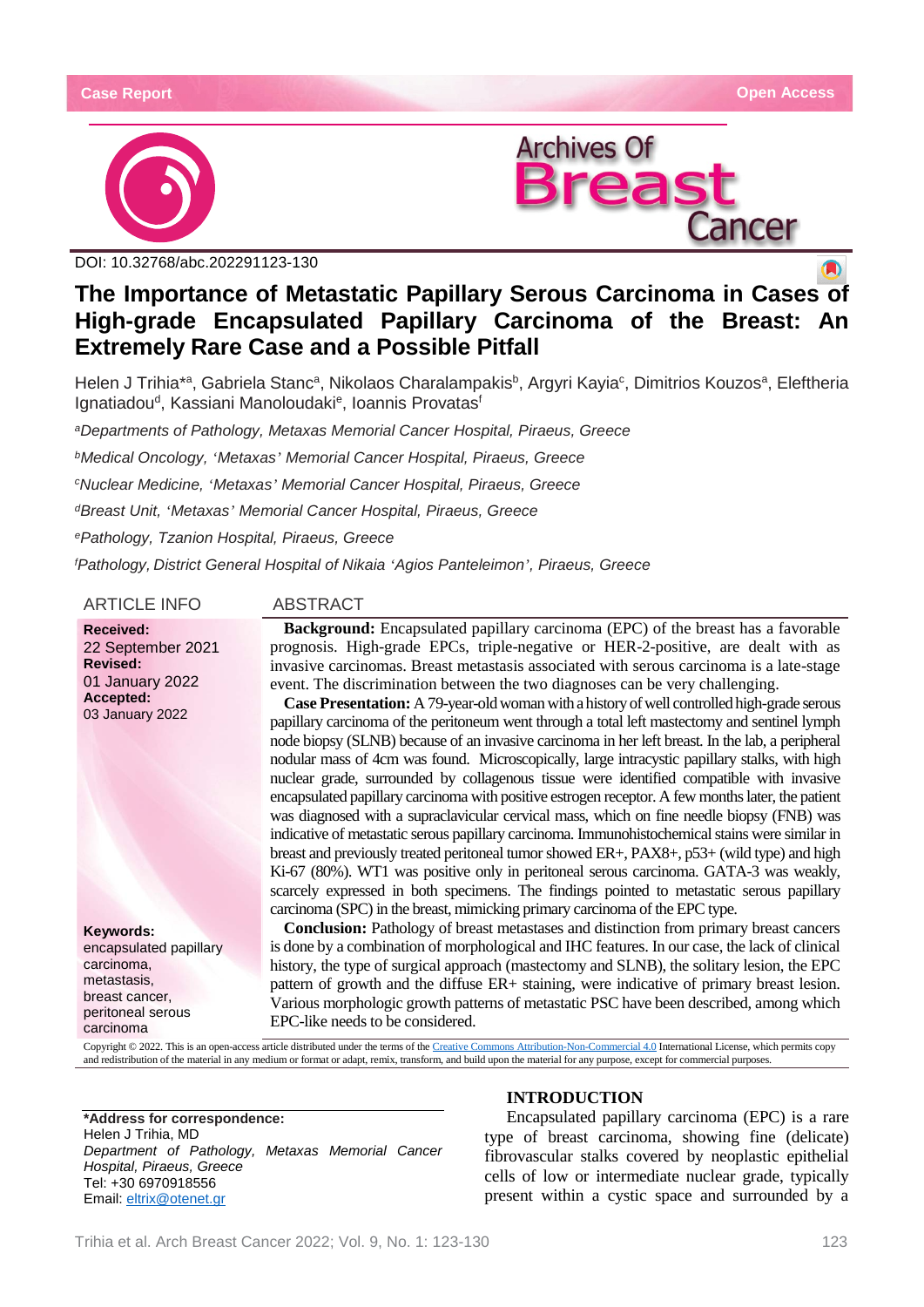fibrous capsule. There are usually no myoepithelial cells (ME) at the periphery of the lesion.<sup>1</sup> Less often, it is composed of an aggregate of close nodules.<sup>1</sup> Lesions presenting with a growth pattern similar to that of EPC but with nuclear pleomorphism and increased mitotic activity, and/or a triple negative or HER2-positive phenotype, should be graded, staged, and managed as invasive breast carcinomas (IBCs).<sup>2,3</sup> Encapsulated papillary carcinomas (EPC) are found most frequently in elderly women, and are usually asymptomatic, or presented as a palpable subareolar mass and/or nipple discharge.<sup>1</sup>

Metastasis of ovarian or peritoneal serous carcinoma to the breast and/or axillary lymph nodes is rare and is as a late phenomenon associated with the development of disease at multiple sites.<sup>4, 5, 6</sup> Secondary breast malignancies are rare representing <1% of all breast tumors, but their recognition and distinction from mammary carcinoma are important because the treatment and prognosis differ significantly. When clinical history is not known at the time of diagnosis, both clinical and pathological misdiagnoses are possible, especially when the histological growth pattern can mimic a primary breast carcinoma.

We report a 79-year-old lady, with past history of high-grade serous carcinoma of the peritoneum (HG- SCP) which presented with high-grade EPC of the breast seven years later.

# **CASE PRESENTATION**

A 79-year-old woman was referred to our hospital for a lump of her left breast. The radiological appearances were of an ovoid, circumscribed, nodular, lobulated, deeply seated, solid mass, of approximately 4cm, in the upper outer quadrant of the left breast. There were also intra-mammary lymph nodes in both breasts. Preoperative diagnosis was made based on fine needle aspiration (FNA) findings (malignant cells present, consistent with adenocarcinoma of the breast). After discussion of the diagnosis and according to the patient's desire, total mastectomy and Sentinel Lymph Node Biopsy (SL-NB) were performed based on the results of triple test (clinical, radiological and cytological characteristics). On gross examination, the excised specimen measured 28x16,5x0,5cm. Cut sectioning showed a peripheral circumscribed tumor of 4x2x2cm, 9cm from the nipple, in the upper outer quadrant of the breast. Histopathological examination showed a tumor arranged in papillary stalks within cystic spaces, surrounded by fibrous tissue (Figures 1- 2).



**Figure 1. a.** X25, **b.** X100: H&E (heamatoxylin & eosin). Tumor architecture. Breast tumor with EPC-like pattern of growth. Tumor arranged in papillary stalks within cystic spaces, surrounded by fibrous tissue. Circumscribed pushing infiltrative pattern. In (a) breast parenchyma on the left of the tumor is also included to denote the location of the tumor in the breast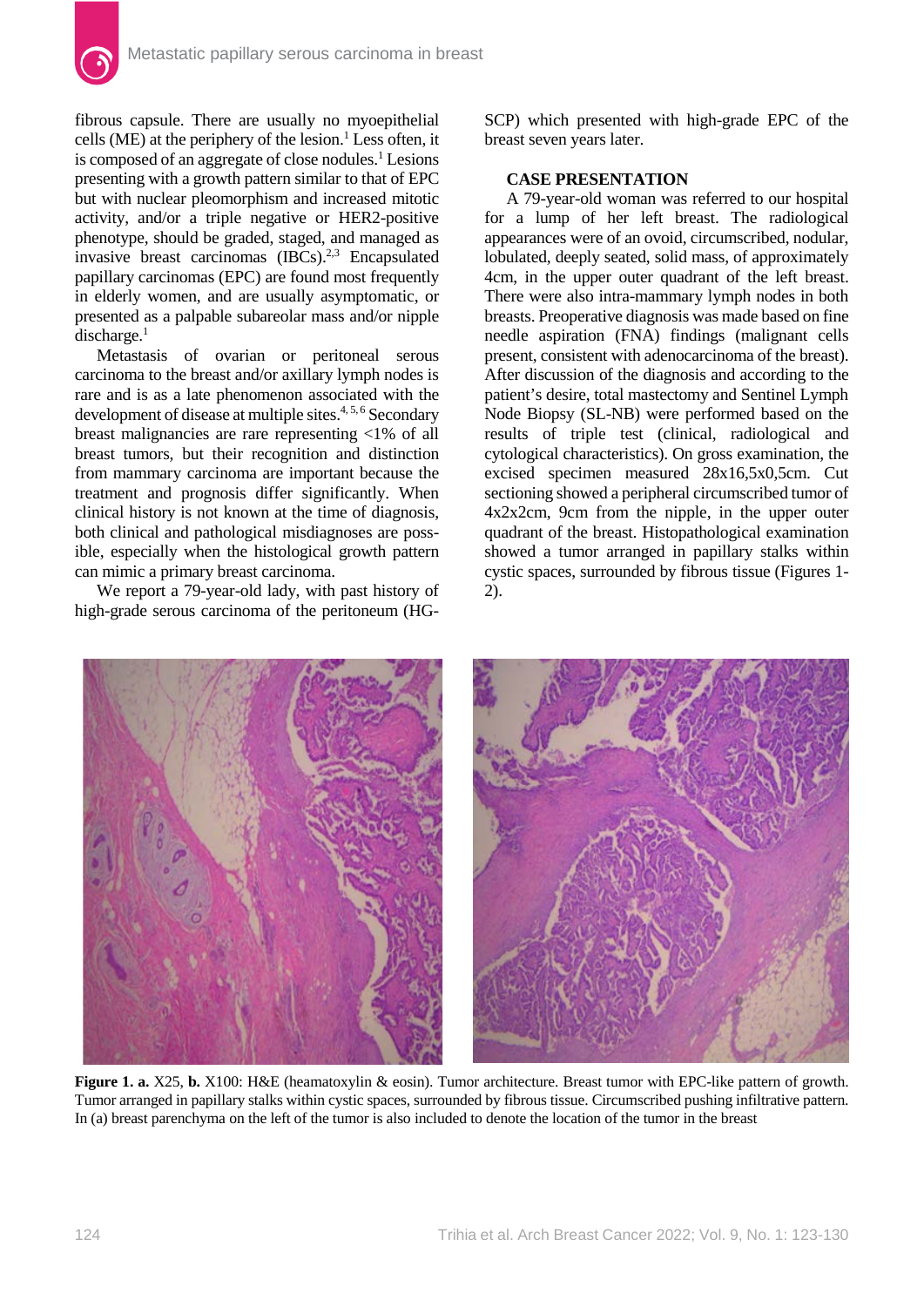

**Figure 2**. **a.** X100, **b**. X200: H&E. As in 1. Intracystic papillary stalks, within multiple cystic spaces, slender and in areas more thickened, with hyalinized cores

There were minor microscopic necrotic areas and scattered psammoma-like calcifications in the stroma and in the tumor (Figure 3). On close inspection, the cells showed high nuclear grade and a very high mitotic rate (Figure 4).

There were also hemosiderin pigment granules and sparse inflammatory cells, at the periphery of the cystic spaces. Staining for myoepithelial markers (SMA, p63, CK14), demonstrated the absence of myoepithelial cells at the periphery of the lesion. In addition, there was a positive expression for hormone receptors, ER and PR (>50%), lack of ERBB2 (HER2) gene amplification and increased Ki-67

proliferation index (approximately 80% of the cells). There were no abnormalities in the surrounding breast parenchyma. SLNB was unremarkable. Final histopathological diagnosis was of an invasive encapsulated papillary carcinoma (EPC) of the breast, mainly due to the high cytonuclear features and increased mitotic activity, although no definite evidence of stromal invasion was recognized. The papillary architecture with well-circumscribed pushing margins was indicative of a less infiltrative nature with a subsequently lower metastatic potential. The patient was further referred for hormone treatment (letrozole for 5 years).



**Figure 3**. **a.** X100, **b**. X200: H&E. Obvious psammoma-like calcifications in tumor papillae (arrows)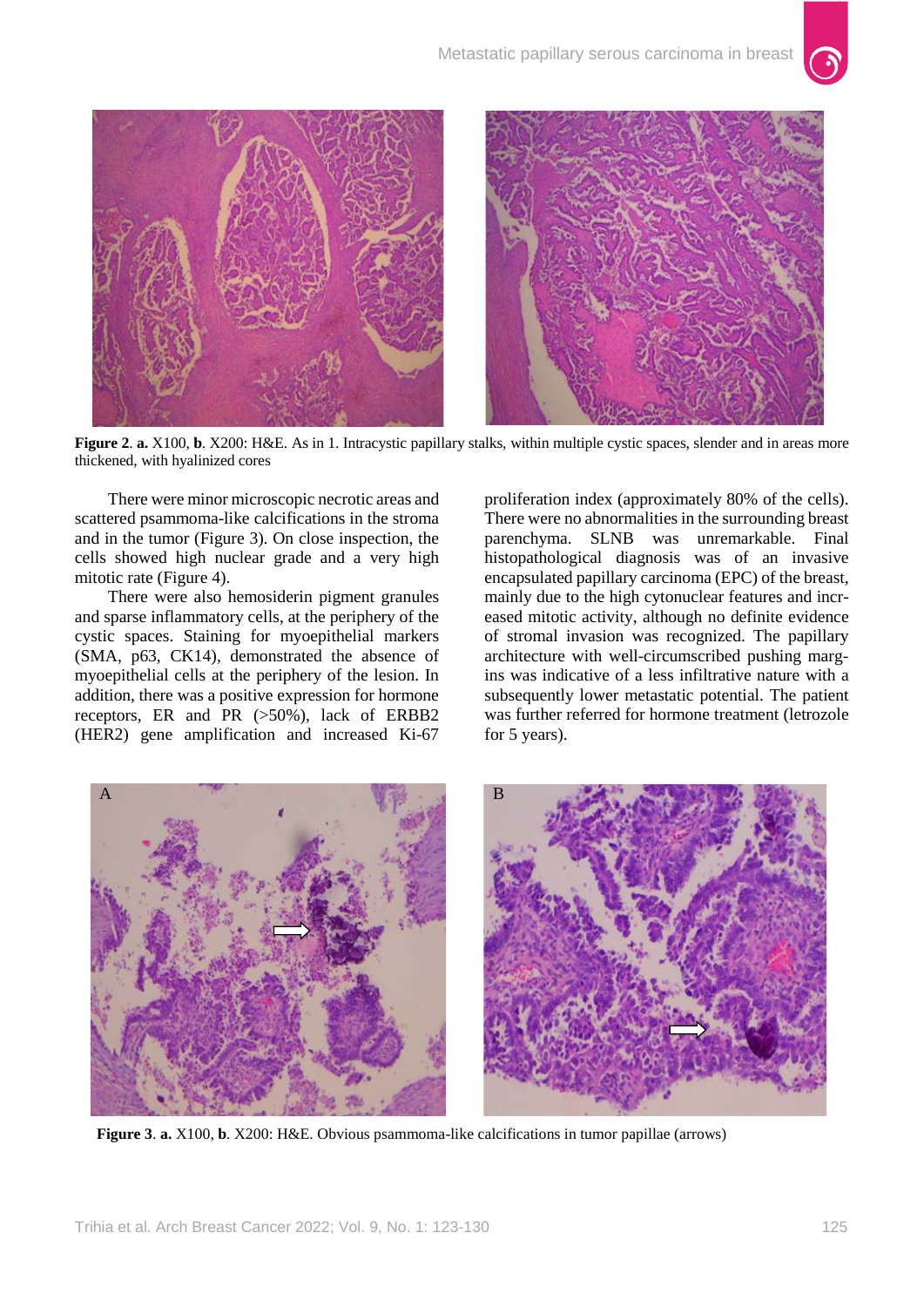

A few months after mastectomy, a 'left supraclavicular, cervical mass-FNB biopsy' of approximately 5cm in diameter (Figure 5) was excised and sent to the lab with the clinical diagnosis of metastatic carcinoma. On retrospective review of the clinical history, the patient had a history of total abdominal hysterectomy with bilateral salpingo-oophorectomy and omentectomy seven years ago with the diagnosis of an extraovarian, primary high grade serous carcinoma of the peritoneum, with a hierarchical papillary, tubular and solid growth pattern (Figure 6) and psammoma bodylike calcifications (Figure 6). Immunohistochemically, the peritoneal tumor showed positive expression for CK7, CA125, CK5/6 (focally), EMA, Tag72 (rare), PLAP, WT1 (Figure 7), PAX8, p53, BerEP4 (mild), ER and PR. The patient had a favorable response to platinum-based chemotherapy and cytoreductive surgery during these 7 years. At the time of diagnosis, there were no radiological findings of local breast or axillary lymph node recurrence.

The review of the breast carcinoma diagnosis was made and IHC studies were undertaken for GATA-3, mammaglobin, GCDFP-15, WT1 and PAX8, which showed negative expression for mammaglobin, GCD-FP-15 and WT1, positive expression for p53 and PAX8 (Figure 8) and focal positive expression for **Figure 4**. **a.** X 200, **b**. X400: H&E. Micropapillary growth pattern (**a**) with high nuclear grade and brisk mitotic activity (arrows in **b**)

GATA-3 (scarce positive cells). By revision of both specimens of peritoneum and breast, the diagnosis of metastatic papillary serous carcinoma was made and<br>the patient continued the treatment with the patient continued the treatment with chemotherapy. She received three cycles of chemotherapy with a combination of carboplatin and paclitaxel, administered every 3 weeks. Unfortunately, after the third course of chemotherapy the patient was deceased because of acute rupture of abdominal aortic aneurysm.



**Figure.5**. CT imaging of left supraclavicular mass

**Figure 6. a.** X25, b. X100: H&E. Peritoneal serous carcinoma with hierarchical (small nested and slit-like) papillary pattern of growth and obvious psammoma body-like calcifications (arrows)



126 Trihia et al. Arch Breast Cancer 2022; Vol. 9, No. 1: 123-130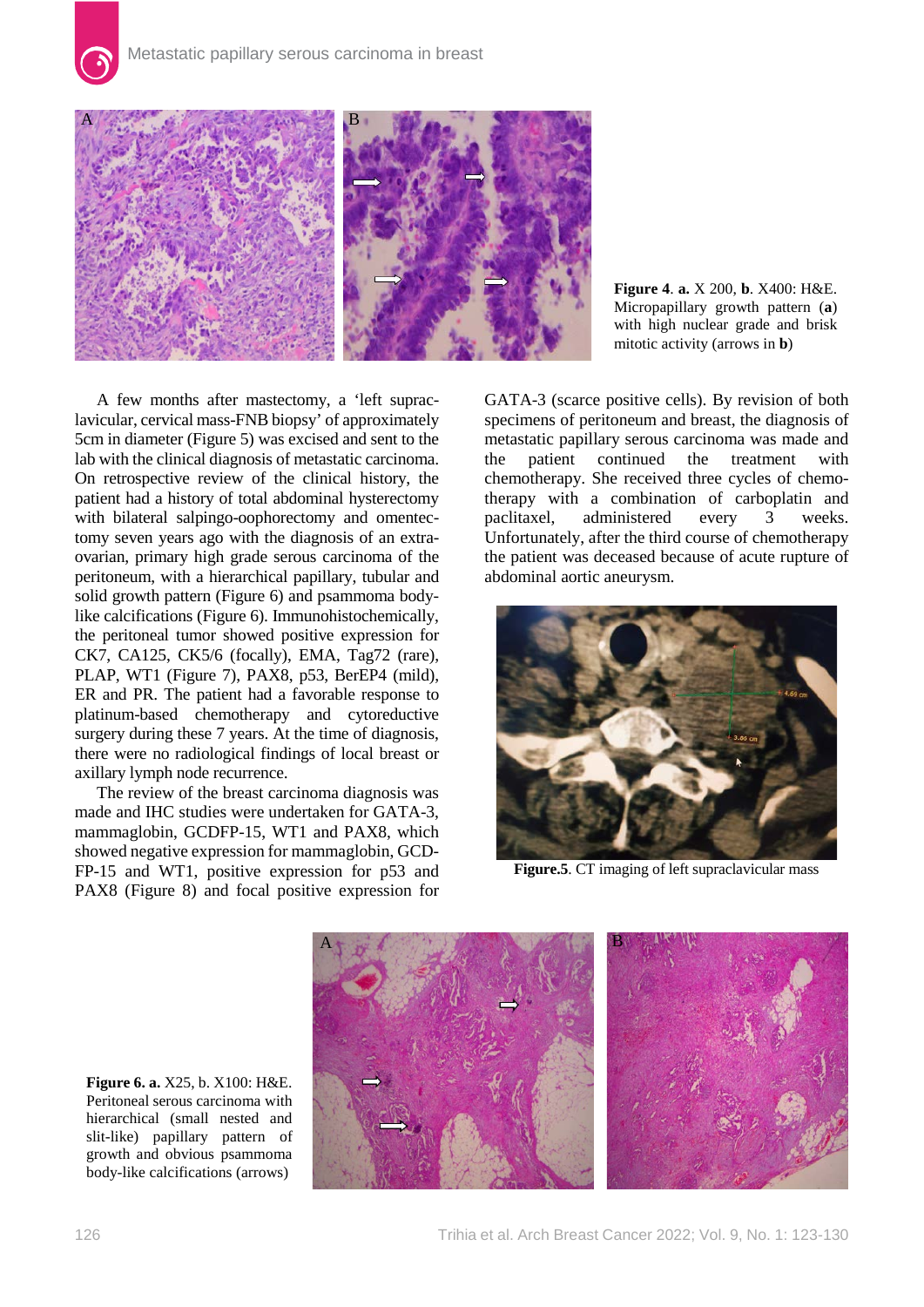

**Figure 7. a.** X100, b. X200: Immunostaining (IHC) for WT1. a. Negative immuneexpression in breast tumor, b. Positive immune expression in peritoneal serous carcinoma

## **DISCUSSION**

Non-mammary metastases to the breast are very uncommon,<sup>7</sup> representing  $\langle 1\%$  of all breast tumors and associated with advanced disease and poor prognosis, irrespective of the site of origin. The main morphological clues are unusual histologic patterns, lack of an in-situ component and (in some) extensive lymphovascular involvement. Clinical history is vital, although this may often be the first sign of an extramammary primary tumor. Breast metastases from ovarian/ high grade peritoneal serous carcinoma (HGPSC) are rare, showing morphologic and radiologic similarities with primary papillary breast carcinomas, making the diagnosis challenging, leading to very important consequences concerning treatment and prognosis. Most patients who experience metastatic disease have a known history of advanced stage ovarian or peritoneal carcinoma.

Most breast metastases are from the contralateral breast. There are similarities between clinical findings in patients with primary breast cancer and those with metastases to the breast.<sup>1</sup> Metastases to the breast occur more often in advanced-stage cancer, in patients in their fifth and sixth decades of life, $\frac{7}{1}$  but they may also be the first sign of an extramammary primary tumor.8,9 Metastatic lesions to the breast tend to be more superficial and less fixed to the surrounding tissues than primary breast lesions, but they can also mimic inflammatory breast cancer.<sup>10</sup> Microcalcifications may accompany serous carcinoma metastases.11,12 A papillary structure with fibrovascular cores or psammomatous calcifications is rarely seen in primary breast carcinomas other than invasive micropapillary carcinomas (IMPC). Studies have shown that 85% of patients present with a solitary tumor, with more common location the upper outer quadrant  $(62\%)$ .<sup>13</sup> On mammography, metastatic lesions may appear as discrete, well-circumscribed masses.

Metastatic ovarian carcinoma to the breast (MOCB) is a rare manifestation of recurrent ovarian/peritoneal cancer, with 110 cases reported in the literature until 2016.14 Since then, an additional four cases of metastatic primary peritoneal high-grade serous carcinoma to the breast have been reported in previous studies.<sup>15-17</sup> The typical morphologic features of MOCB include a localized mass with microlobulated margins and posterior enhancement on ultrasound and a well-circumscribed growth pattern surrounded by a fibrous pseudo-capsule, with clear absence of an in situ component.<sup>14</sup>

Primary peritoneal serous carcinoma (PPSC) is morphologically and phenotypically similar to ovarian carcinoma (OC), <sup>4</sup> and usually spreads superficially in the peritoneal cavity. It also metastasizes to the liver, lung, brain. Breast metastases from PPSC have been scarcely reported.<sup>4</sup> It is unknown how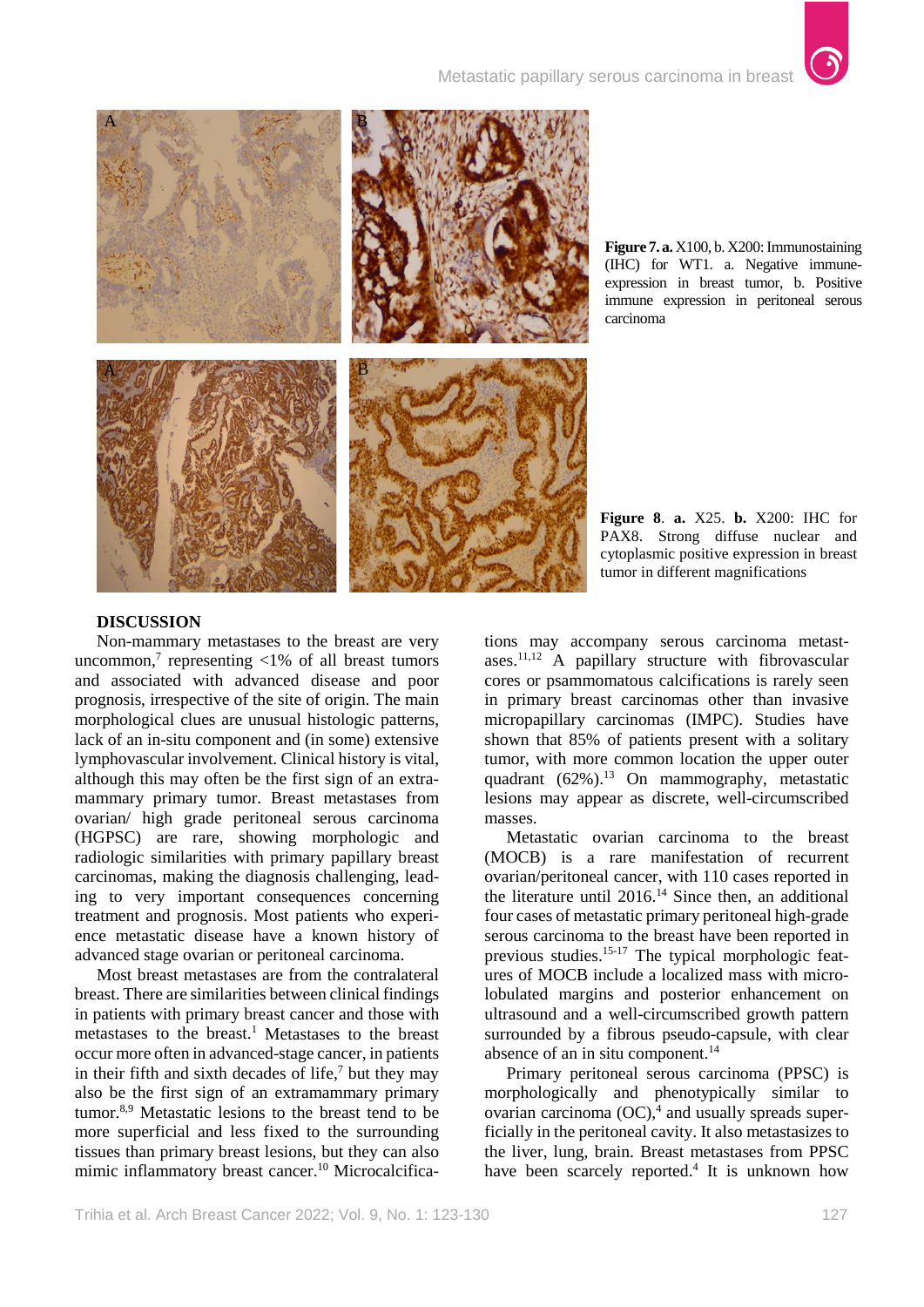PPSC metastasizes to the breast. It may spread from both lymphatic and hematogenous routes to seed in some organs first, such as colon and liver, and finally metastasizes to the breast. Breast metastasis from a primary ovarian tumor is diagnosed, on average, two years after the initial diagnosis of ovarian cancer.<sup>18</sup> A rare case of PPSC with breast metastasis in a patient 10 years after total abdominal hysterectomy and bilateral salpingo-oophorectomy has been described in the literature.<sup>13</sup> Likewise, a case of primary peritoneal serous papillary carcinoma that metastasized to an axillary LN, with previous contralateral mastectomy and chemotherapy for carcinoma of the breast, has been described in the literature.<sup>19</sup> The finding of isolated distant metastatic axillary lymphadenopathy without remarkable intrabdominal disease of primary peritoneal carcinoma has been described in the literature, misinterpreted as primary breast carcinoma.<sup>20</sup>

The length of survival for patients with PPSC and breast metastasis is around 2 to 31 months, $5$  with a five-year survival rate ranging from  $0\%$  to  $26,5\%$ .<sup>21</sup> Our patient, although showing a good response to therapy, succumbed from unrelated causes (rupture of thoracic aortic aneurysm).

In cases of SCs, the papillary architecture and psammoma bodies are characteristic features, indicative of the correct diagnosis. Nevertheless, the appearances of the breast metastases can mimic primary breast tumors. In these cases, the knowledge of the clinical history, the histological comparison of the mammary and extra-mammary malignant tumors, and a broad panel of organ- or tumor-specific immunohistochemical markers, are essential for correct diagnosis. In ER-positive papillary carcinomas, high grade serous ovarian/fallopian tube/peritoneal carcinoma should be considered in the differential diagnosis. In ER/CK7-positive papillary carcinoma, PAX8 and WT1+ expression, are in favor of serous (papillary) carcinoma. Breast-related immunohistochemical markers (GATA-3, GCDFP-15, mammaglobin), could be of help, although not entirely sensitive and specific. PSC and BC share many immunohistochemical profiles (e.g., ER, PR, HER-2/neu, CA125, CK7). GCDFP-15/BRST2 and mammaglobin have low sensitivity for BC, thereby limiting their diagnostic utility.

GATA binding protein 3 (GATA 3) immunohistochemistry is primarily used as a marker of breast and urothelial differentiation, particularly in metastatic settings. In the gynecologic tract, it also serves as a robust marker for mesonephric and trophoblastic tumors. GATA-3 shows focal weak to moderate expression in a subset of endometrial and ovarian carcinomas. High-grade serous carcinomas of the gynecologic tract most commonly display a pattern of positivity for PAX8, p53, p16, CK7, WT-1 and

variable estrogen receptor and Ki-67 expression. WT1 (Wilm's tumor-1) and PAX8 (Paired-box-gene-8) appear to have the greatest utility in differentiating primary BC from metastatic SC, due to their high sensitivity and low potential for aberrant expression.<sup>22</sup> WT1 is detected in 94.7% of ovarian (serous) carcinomas, 100% peritoneal serous carcinomas and 2-3% IMPC (primary breast invasive micropapillary carcinoma), thereby limiting its utility.<sup>23</sup> PAX8, a transcription factor expressed in tumors of renal, Mullerian and thyroid origin, is present in 99% of serous ovarian carcinomas and absent in all BCs, including IMPC. Thus, a positive PAX8 result readily excludes primary BC.<sup>24,25</sup> Overall, some overlap in IHC analysis may exist between primary breast and gynecologic malignancies, where PAX8 positivity will definitely confirm non-mammary origin of the tumor, as it has not been reported to stain positively in primary breast cancer.

Metastatic high-grade serous carcinomas of the uterine adnexa with BRCA1 deficiency (HGSC-BR-CA) have been described to demonstrate characteristic histopathologic features, with pushing/circumscribed patterns of invasion with combinations of solid, pseudo-endometrioid, transitional-like (SET) architecture, high mitotic indices, geographic necrosis and tumor infiltrating lymphocytes.<sup>2</sup> Metastases with infiltrative invasion patterns show papillary and/or micropapillary architecture.26

EPC is a distinct breast histologic entity with particular histomorphologic features, in detail defined in the 5<sup>th</sup> WHO edition of Breast Tumors.<sup>1</sup> EPC usually consists of a papillary mass within a cystic space and less often of an aggregate of close nodules. The tumor has a rounded, pushing border and is typically surrounded by a fibrous capsule of varying thickness. There are also cases featuring multiple PClike nodules lacking peripheral fibrous capsules and  $ME$  cells and showing irregular outlines.<sup>27</sup> High grade lesions are extremely rare and should be classified as invasive disease.<sup>1</sup> EPCs express ER and (usually) PR, lack ERBB2 amplification, and demonstrate a low to occasionally moderate Ki-67 proliferation. Lesions presenting with a growth pattern similar to that of EPC, but with nuclear pleomorphism and increased mitotic activity, and/or a triple-negative or *HER-2* positive phenotype, should be graded, staged and managed as IBCs.<sup>1</sup>

Metastasis from serous OC and/or peritoneal carcinoma, in the form of EPC-like, has not been described in the literature. The tumor in our case had the appearance of 'encapsulated cystic papillary carcinoma', arranged in multiple confluent multinodular patterns, with high nuclear grade and brisk mitotic activity. The appearances could be interpreted as 'pushing pattern of invasion'. Interestingly, calci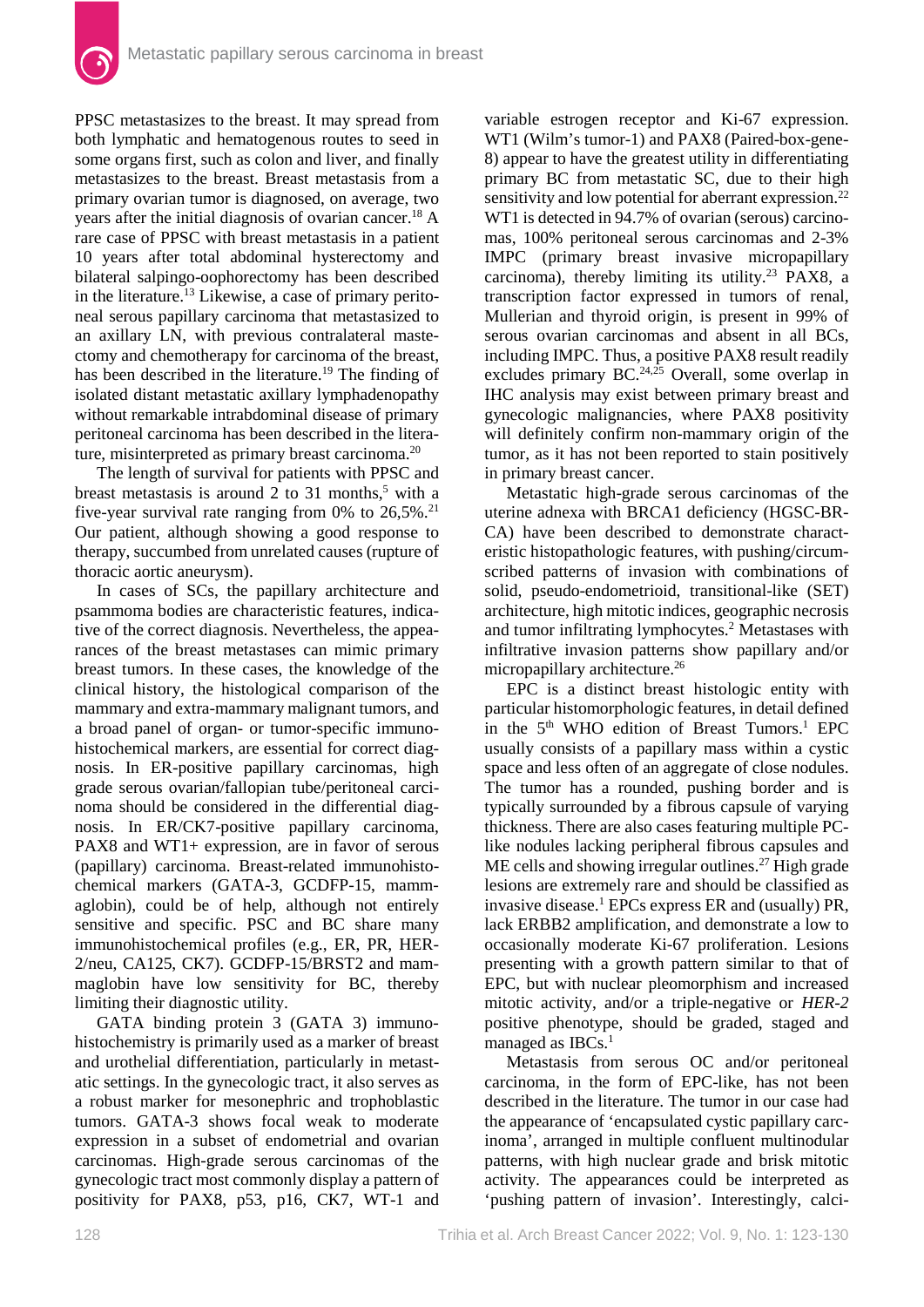fications have rarely been reported in breast metastases, with the exception of metastatic HGSC. The presence of calcifications (psammoma-like) is consistent with primary papillary lesions of the breast, especially IMPC and may also accompany SC metastases. The architecture of the primary peritoneal serous papillary carcinoma, in our case, did not include EPClike areas.

At the time of breast tumor diagnosis, the clinical history was not known. Although the possibility of metastatic origin should be considered in all papillary lesions of the breast (particularly of the invasive micropapillary pattern), in our case the clinical/surgical approach as of a 'primary' breast tumor (total mastectomy and SLNB), the EPC-pattern of growth (never described before among metastatic patterns) and the diffuse positivity of hormone receptors (luminal B phenotype/increased Ki-67) were more consistent with high-grade EPC. Although most EPCs are recognized to be of low and intermediate grade, a distinct proportion of these tumors do show high cytonuclear grade features in a frequency ranging from 2.5% to 14%. Nevertheless, in cases of highgrade EPC carcinomas, we should always consider the possibility of metastatic papillary carcinoma, especially of serous and gynecologic origin, even if the diagnosis has not been confirmed. The request for clinical history and IHC staining for PAX8 are mandatory in these cases.

## **REFERENCES**

- 1. WHO Classification of Breast Tumours, 5<sup>th</sup> edition. 2019. ISBN: 978-92-832-4500-1.
- 2. Rakha EA, Varga Z, Elsheik S, et al. High-grade encapsulated papillary carcinoma of the breast: an under-recognized entity. Histopathology. 2015;66 (5):740-6. doi: 10.1111/his.12591.
- 3. Liu X, Wu H, Teng L, et al. High-grade encapsulated papillary carcinoma of the breast is clinicpathologically distinct from low/intermediate grade neoplasms in Chinese patients. Histol Histopathol. 2019;34(2):137-47. doi: 10.14670/HH-18-026. Epub 2018 Jul 13.
- 4. Sun J-Y, Gebre W, Dong Y-M, Shaun X, Robbins R, Podruma A. Primary peritoneal carcinoma metastasizing to breast: a single case report and literature review from clinic to biology. Cancer Biol Med. 2016;13(3):389-95. doi: [10.20892/j.issn.2095-](https://dx.doi.org/10.20892%2Fj.issn.2095-3941.2016.0058) [3941.2016.0058.](https://dx.doi.org/10.20892%2Fj.issn.2095-3941.2016.0058)
- 5. Recine MA, Deavers MT, Middleton LP, Silva EG, Malpica A. Serous carcinoma of the ovary and peritoneum with metastases to the breast and axillary lymph nodes: A potential pitfall. Am Surg Pathol. 2004;28:1646-51. doi: 10.1097/00000478-200412 000-00015.
- 6. Khalifeh I, Deavers MT, Christofanilli M, Coleman RL, Malpica A, Gilcrease MZ. Primary peritoneal

# **CONCLUSION**

Ovarian or peritoneal metastases to the breast are rare and can be the first sign of disease recurrence, misinterpreted with primary breast carcinoma. Metastatic papillary serous carcinoma should be considered in cases of high-grade encapsulated papillary carcinoma of the breast. The correct diagnosis requires a combination of the clinical history, careful clinical examination, radiology and anatomic pathological evaluation. Even in cases of unknown clinical history, positive expression for PAX8 and WT1 is essential to prevent misdiagnosis, ensure accurate treatment and prevent unnecessary surgical intervention. PAX8 seems to be the most useful marker for differentiating OC or PPSC from breast carcinoma, as it has not been reported to stain positively in primary breast cancer. Physicians' awareness of this clinical entity is paramount in allowing early recognition and the initiation of appropriate therapy and optimizing patient outcomes.

#### **ETHICAL CONSIDERATION**

The patient signed a written informed consent to present the medical history and records in this research journal.

**CONFLICT OF INTEREST** None.

serous carcinoma presenting as inflammatory breast cancer. Breast J. 2009;15:176-81. doi: 10.1111/j.1524-4741.2009.00693.x.

- 7. Bombonati A, Lerwill MF. Metastases to and from the breast. Surg Pathol Clin. 2012,;5(3):719-47. doi: 10.1016/j.path.2012.06.004.
- 8. Buisman FE, van Gelder L, Menke-Pluijmers MB, [Bob H. C. Bisschops](https://www.ncbi.nlm.nih.gov/pubmed/?term=Bisschops%20BH%5BAuthor%5D&cauthor=true&cauthor_uid=27337944) B.H.C, [Peter W. Plaisier](https://www.ncbi.nlm.nih.gov/pubmed/?term=Plaisier%20PW%5BAuthor%5D&cauthor=true&cauthor_uid=27337944) P.W, and [Westenend](https://www.ncbi.nlm.nih.gov/pubmed/?term=Westenend%20PJ%5BAuthor%5D&cauthor=true&cauthor_uid=27337944) P.J: a single institution's experience of a diagnostic challenge with important therapeutic consequences-a retrospective study. World J Surg Oncol. 2016;23;14(1):166. doi: [10.1186/s12957-016-](https://dx.doi.org/10.1186%2Fs12957-016-0915-4) [0915-4.](https://dx.doi.org/10.1186%2Fs12957-016-0915-4)
- 9. Lee AH. The histological diagnosis of metastases to the breast from extramammary malignancies. J Clin Pathol. 2007;60(12):1333-41. doi: 10.1136/jcp.2006. 046078.
- 10. Alvarez RH, Gong Y, Uedo NT, et al. Metastasis in the breast mimicking inflammatory breast cancer. J Clin Oncol. 2012;1;30(22):e202-6. doi: 10.1200/ JCO.2011.40.2230.
- 11. Lee S H, Park J M, Kook S H[, B K Han,](https://pubmed.ncbi.nlm.nih.gov/?term=Han+BK&cauthor_id=10759349) [W K Moon.](https://pubmed.ncbi.nlm.nih.gov/?term=Moon+WK&cauthor_id=10759349) Metastatic tumors to the breast: mammographic and ultrasonographic findings. J Ultrasound Med. 2000;19(4):257-62. doi: 10.7863/jum.2000.19.4.257.